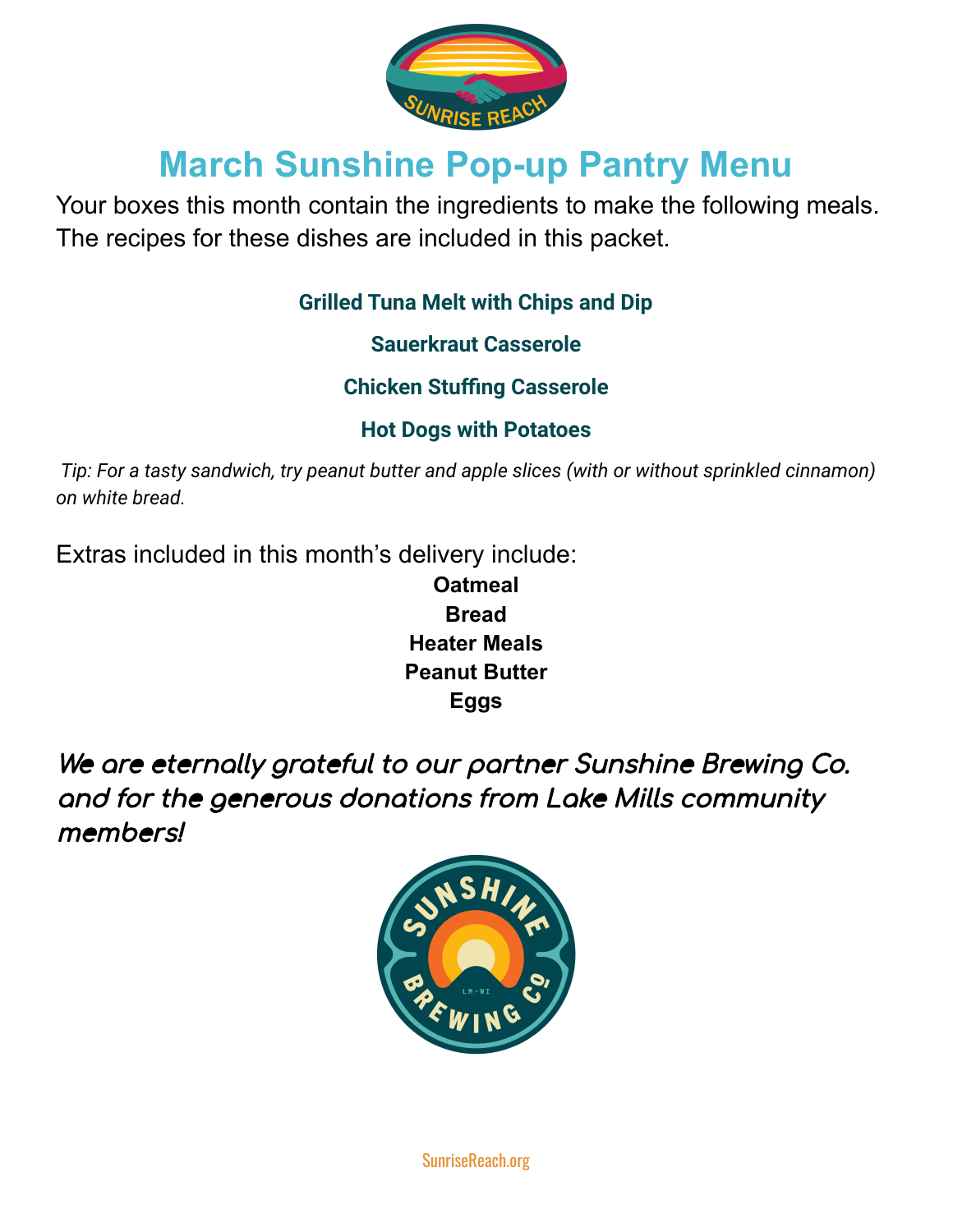### **Community Resources** | Recipes

**The Bread Basket Multiple pop-up pantries throughout Jefferson County [https://www.facebook.com/BreadBa](https://www.facebook.com/BreadBasketWisconsin) [sketWisconsin](https://www.facebook.com/BreadBasketWisconsin)**

**Ruby's Pantry - Jefferson 4th Wednesday of every month [https://www.facebook.com/RubysP](https://www.facebook.com/RubysPantryImmanuelUMCJeffersonWI) [antryImmanuelUMCJeffersonWI](https://www.facebook.com/RubysPantryImmanuelUMCJeffersonWI)**

> **Lake Mills Food Pantry 920-648-2800 720 E. Lake St., Lake Mills**

**Second Harvest - Marshall/Waterloo 4th Friday of every month Holy Trinity Lutheran Church, 605 Madison Street, Marshall Start time: 1:00 pm until all food is distributed. No restrictions, EVERYONE in need is welcome and served. No ID necessary.**

**Second Harvest - Fort Atkinson 2nd Thursday of every month St Joseph's Catholic Church, 1650 Endl Boulevard, Fort Atkinson Start time: 2:00 pm until all food is distributed. No restrictions, EVERYONE in need is welcome and served. No ID necessary**

**Steps:**

#### **Chicken Stuffing Casserole**

#### **Ingredients:**

- 6 oz boxed stuffing mix
- 1 ¼ cup hot water 1 can chunk chicken
- 
- (drained)
- ⅓ cup mayonnaise 1 can cream of
- mushroom soup
- 1 cup frozen corn
- (thawed)
- 1 cup frozen beans
- (thawed)
- 1 cup frozen carrots (thawed)

| 3.                                         | Add all remaining ingredients to a |  |
|--------------------------------------------|------------------------------------|--|
|                                            | greased 9x13 pan. Top with         |  |
|                                            | stuffing mixture.                  |  |
|                                            | Bake 25-30 minutes or until        |  |
|                                            | bubbly and topping is browned.     |  |
| NOTES:                                     |                                    |  |
| Combine stuffing and hot water first so it |                                    |  |
| can soak up the water while you prep the   |                                    |  |

1. Preheat oven to 400°F.

mix in bowl.

2. Combine hot water and stuffing

rest.

Run frozen veggies under hot water to defrost quickly.

Adding a little sprinkle of cheese on the top of the stuffing will give it an extra punch of flavor!

| <b>Tuna Melt</b>       |        |                                         |  |  |  |
|------------------------|--------|-----------------------------------------|--|--|--|
| Ingredients:           | Steps: |                                         |  |  |  |
|                        | 1.     | Drain tuna. Mix 1-2 spoonfuls of        |  |  |  |
| Mayonnaise             |        | mayonnaise with tuna to desired         |  |  |  |
| 1 can Tuna             |        | consistency.                            |  |  |  |
| American cheese slices | 2.     | Add desired amount of chopped<br>onion. |  |  |  |
| <b>Bread</b>           | 3.     | Spread mayonnaise on the                |  |  |  |
| Onion (finely chopped) |        | outside of 4 to 6 slices of bread       |  |  |  |
|                        |        | (for 2 to 3 sandwiches).                |  |  |  |
|                        | 4.     | Heat pan on medium on stove.            |  |  |  |
|                        | 5.     | Place 2 pieces of bread                 |  |  |  |
|                        |        | mayonnaise side down in pan.            |  |  |  |
|                        | 6.     | Spoon on tuna mixture and top           |  |  |  |
|                        |        | with a slice of American Cheese.        |  |  |  |
|                        | 7.     | Top with another piece of bread,        |  |  |  |
|                        |        | mayonnaise side up.                     |  |  |  |
|                        | 8.     | Cook until slightly toasted. Flip       |  |  |  |
|                        |        | and do the same for the second          |  |  |  |
|                        |        | side.                                   |  |  |  |

9. Remove from pan and serve.